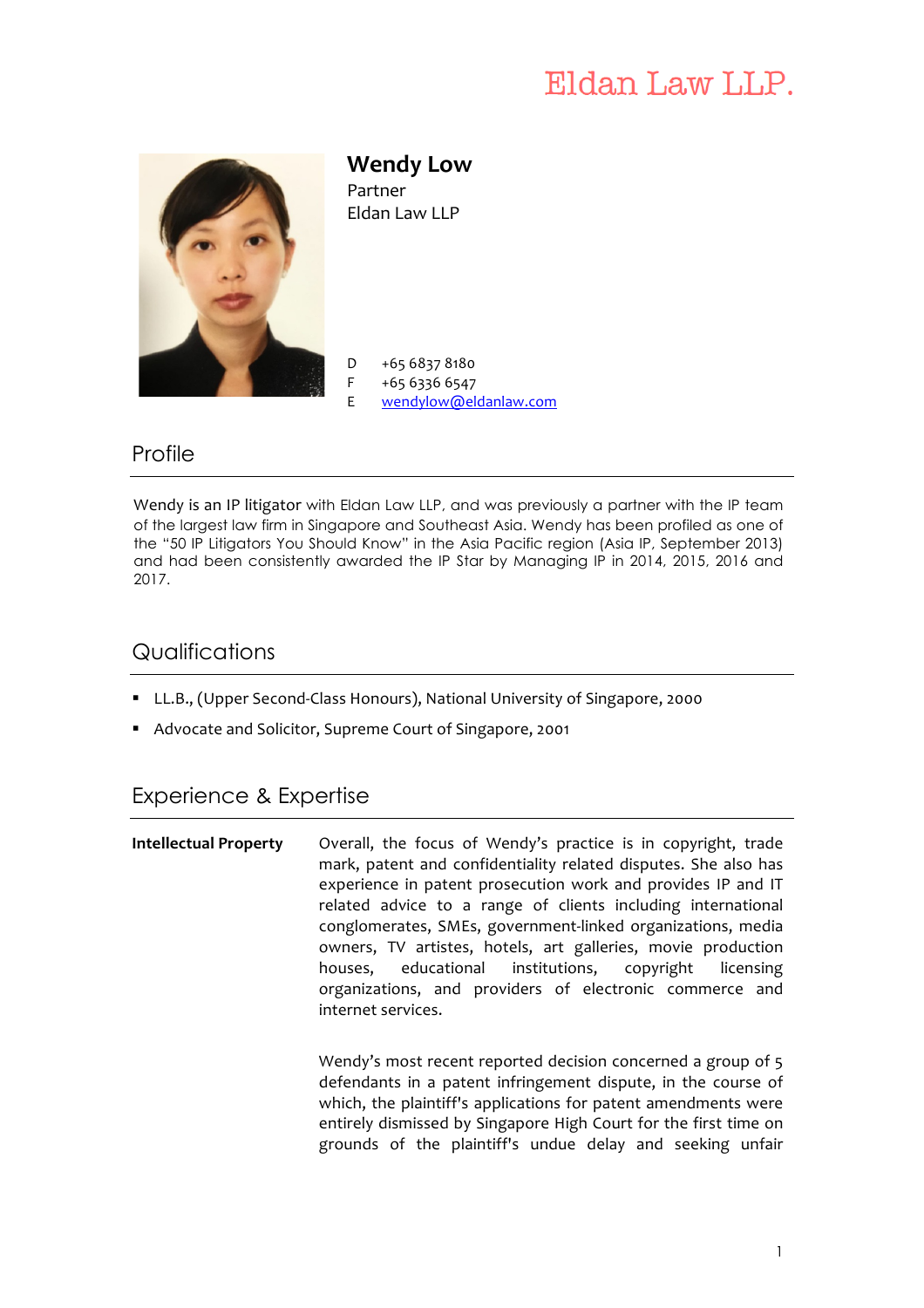advantage in enforcing a potentially invalid patent based on findings of a corresponding patent filed before the European Patent Office *(Ship's Equipment Centre Bremen GmbH v Fuji Trading (Singapore) Pte Ltd and others and another suit* [2015] 4 SLR 781).

In the last few years, Wendy was involved in a series of patent revocation proceedings filed by Cargill against Martek which dispute resulted in a landmark appeal concerning an infant formula patent. This is the first time the Singapore Court of Appeal had to consider the jurisdictional powers of the High Court in hearing appeals from patent decisions issued by the Intellectual Property Office of Singapore (*Martek Biosciences Corp v Cargill International Trading Pte Ltd* [2010] SGCA 51), and the appeal was eventually resolved in favour of Cargill. She had also represented one of the defendants against the proprietor of the famous "thumbdrive" patent infringement claim (*Trek Technology (Singapore) Pte Ltd v Ritronics Components (S'pore)*  **Pte Ltd** [2007] 1 SLR(R) 846).

For trade mark disputes, Wendy had represented the exclusive licensed distributor of the Rooster brand cordyceps in Singapore to enforce its trade mark rights against an established retailer of chinese traditional herbs through criminal and civil proceedings. The Court of Appeal's decision in *Wing Joo Loong Ginseng Hong (Singapore) Co Pte Ltd v Qinghai Xinyuan Foreig Trade Co Ltd and another appeal* [2009] 2 SLR(R) 814 is the locus classicus for principles on revocation and invalidation of trade marks in Singapore.

Other cases which had been reported in the media included *MFM Restaurant Pte Ltd and another v Fish & Co Restaurants Pte Ltd and another appeal* [2010] SGCA 36, in which Wendy had successfully acted for the Appellant in reducing its assessed damages before the Court of Appeal. Another recent reported decision concerns her client's success in having Marina Bay Sands' discovery appeal dismissed notwithstanding their objection that the documents requested concern state secret under the Official Secrets Act. Previously, she had also acted for the plaintiff in *Golden Village Multiplex Pte Ltd v Golden Harvest Film Distribution (Pte) Ltd and another* [2006] 3 SLR(R) 599, a reported directors' dispute.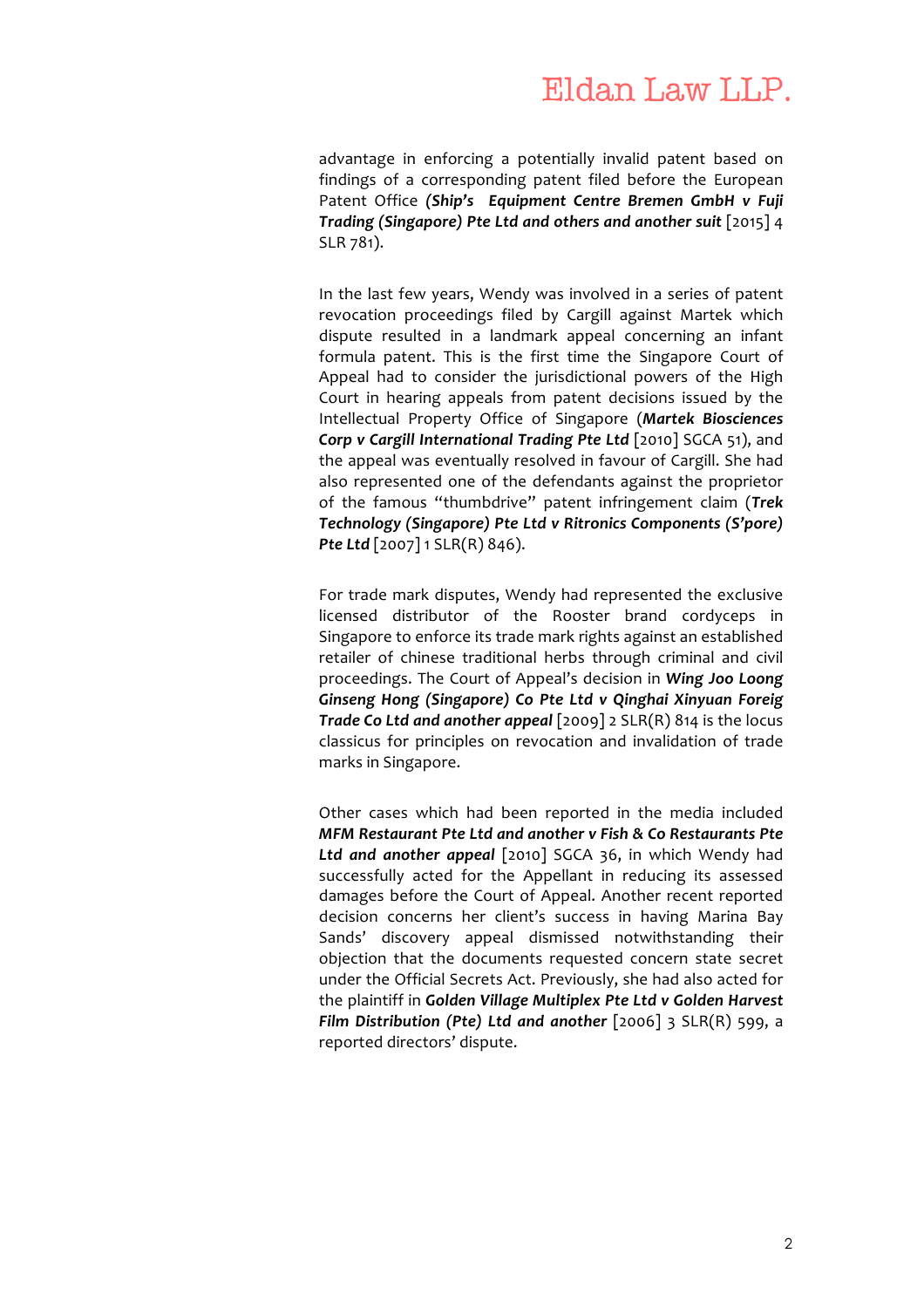Some of Wendy's cases are reported as follows:

- § [2015] 4 SLR 781 *Ship's Equipment Centre Bremen GmbH v Fuji Trading (Singapore) Pte Ltd and others and another suit*
- Singapore.
- § [2014] SGHC 26 *Elbow Holdings Pte Ltd v Marina Bay Sands Pte Ltd*
- § [2012] SGHCR 19 *Invenpro (M) Sdn Bhd v JCS Automation Pte Ltd and another*
- § [2010] SGCA 36 *MFM Restaurant Pte Ltd and another v Fish & Co Restaurants Pte Ltd and another appeal*
- § [2009] 2 SLR(R) 814 *Wing Joo Loong Ginseng Hong (Singapore) Co Pte Ltd v Qinghai Xinyuan Foreign Trade Co Ltd and another and another appeal*
- § [2008] SGDC 351 *Global Indian International School v Kathikala Vikram Sagar and Another*
- § [2008] 2 SLR(R) 350 *Wu Yang Construction Group Ltd v Mao Yong Hui and another*
- § [2007] 3 SLR(R) 673 *Wee Yue Chew v Su Sh-Hsyu*
- § [2007] 1 SLR(R) 1092 *Wee Yue Chew v Su Sh-Hsyu*
- § [2007] 1 SLR(R) 846 *Trek Technology (Singapore) Pte Ltd v Ritronics Components (S'pore) Pte Ltd*
- § [2006] 3 SLR(R) 599 *Golden Village Multiplex Pte Ltd v Golden Harvest Film Distribution (Pte) Ltd and another*

A more detailed listing of Wendy's contentious and noncontentious IP engagements is set out under **Annex A**.

- **Media & Technology •** Acted for IPEx Cleantech Asia, an finance and IP assisted brokerage to assist in their matching of buyers and sellers of low carbon technology through a platform developed by the Asian Development Bank. The retainer had included the conducting of IP due diligence on solar and alternative energy interests in Asia and Europe: Business Times. http://seas.org.sg/index.php?option=com\_news&view=details&id=79&Itemid=38
	- Advised one of the most established solar energy solutions provider in Southeast Asia on the merits of its claim for groundless threat of patent infringement and rights under the Protection From Harassment Act in respect of demands issued by a competitor.
	- Advised one of Asia Pacific's largest solar energy exchange platform on its IP rights protection.
	- Advised a US based broadband service provider in its review of a hardware supply and software license agreement with a Malaysian state-owned telecommunication company and drafted a deferred payment scheme in relation thereto.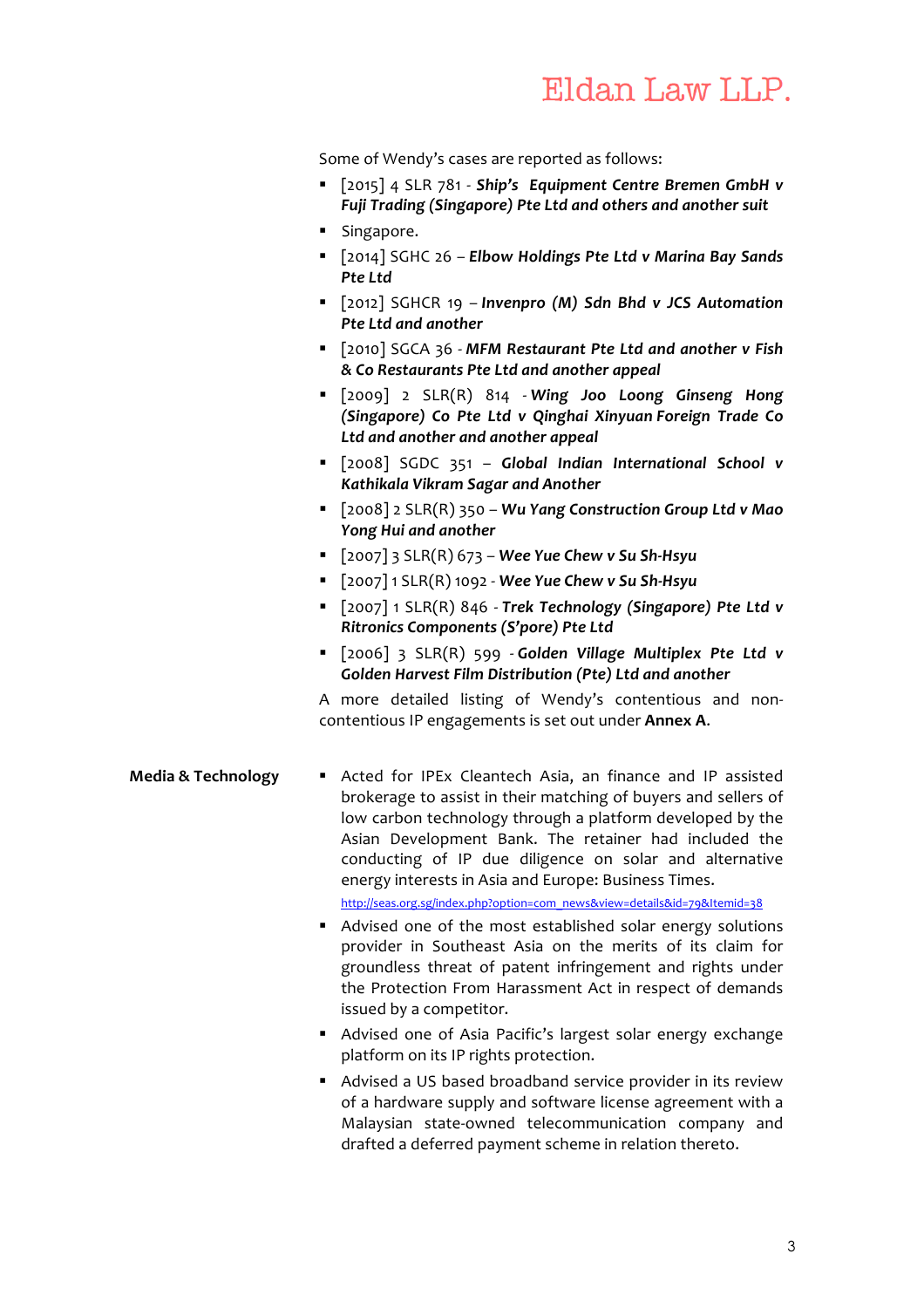- Advised and drafted an IT Facilities Management Agreement for a South African company's Singapore subsidiary.
- Advised a French company in the acquisition of a Singapore IT company for the acquisition price of over S\$1 million.
- Advised for a regional IT software company on various insolvency-related matters including termination of lease agreement, breach of licensing agreement and corporate securities matters.
- § Advised an electronic Fortune 500 company and its Singapore subsidiary on its breaches under the Strategic Control Goods Act.
- Acted for an established telecommunication company in trade mark opposition proceedings filed by an IT software conglomerate to oppose client's trade mark registration.
- Acted for a component supplier against a telecommunication MNC for claim in excess of US\$1million for breach of their supply contracts.
- Acted for an European insurer in the review of its IT related contracts.
- Advised a high end Indonesian hotel chain on its claim against its consultant for breach of contract in failing to provide the requisite IP TV technology onsite.
- § Various alleged infringers of the Dallas Buyers Club were advised by Wendy (Reuters, 13 April 2015).
- Acted for Japanese anime copyright owners in pre-action discovery applications against Internet Service Providers (ISP) and copyright infringement claims against BitTorrent downloaders. Successfully refuted an ISP's claim that the Japanese anime copyright owners did not have *locus standi* over the Japanese television broadcaster who televised the anime film to commence pre-action discovery proceedings.
- Advised a renowned local film director and her company in all licensing agreements entered into with international celebrities (Stephanie Sun, JJ Lin) and local singers (Liang Wenfu) and media companies (Warner Music, Ocean Butterfly, Mediacorp) in the production of her xinyao documentary "The Songs We Sang" which was distributed through Golden Village cinemas to critical acclaim (Straits Times 23, March 2016).
- Advised a local TV production company on its TV production and funding agreements for a popular fashion series.
- Advised a Singapore start-up on various e-commerce and IP issues in setting up a social media platform for an online fashion look book.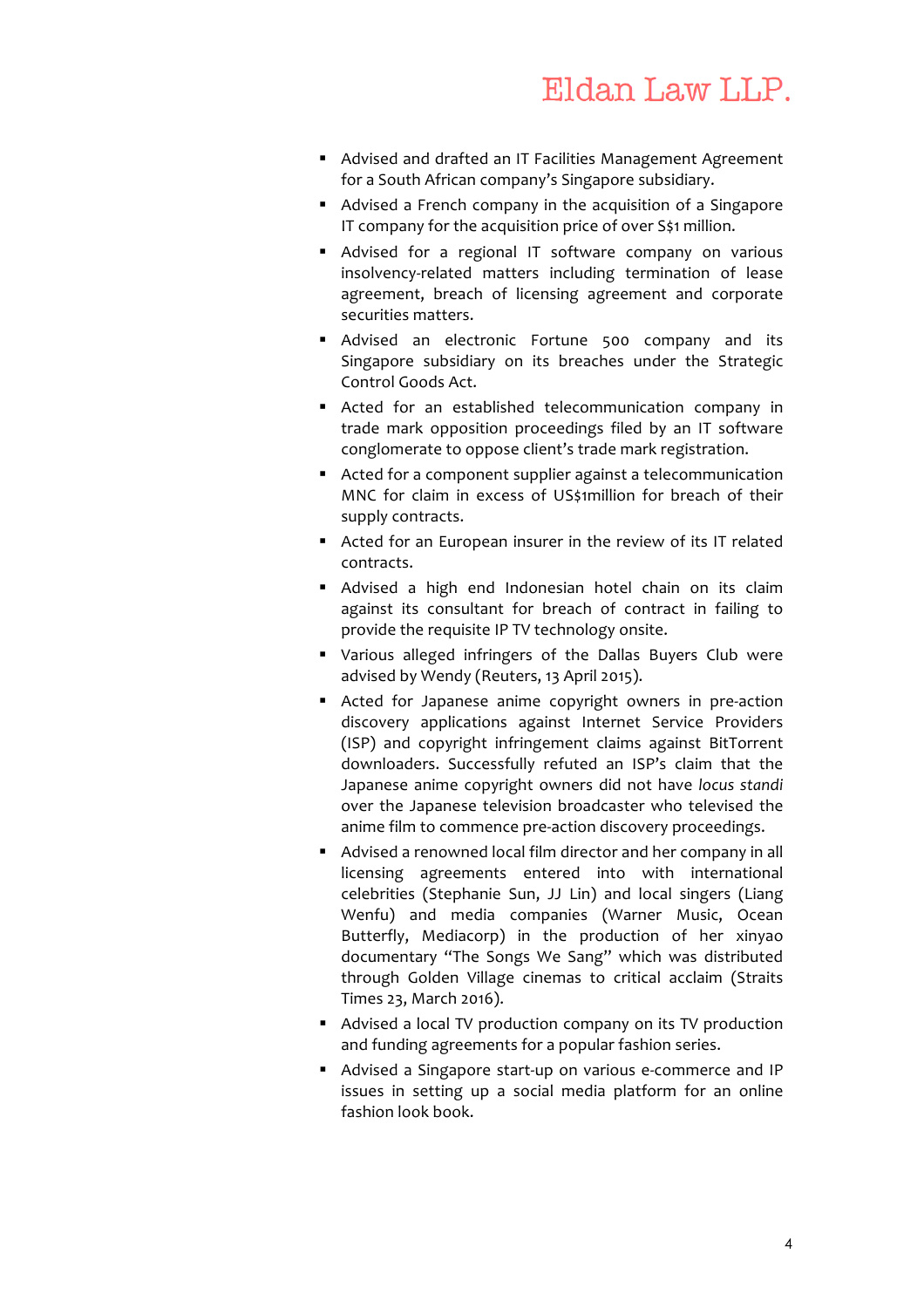- Advised an international computer games company on its right of enforcement under the anti-circumvention of technological measures in the Singapore Copyright Act.
- Acted for a TV production house in its claim against a South Korean MNC for copyright infringement in the unauthorized broadcast of commercials for household electric goods.
- § Advised a Korean entity of its entitlement to claim copyright and trade mark rights in relation to games jointly developed with another Korean software gaming company.
- Acted for the subsidiary of an internationally renowned film producer and distributor in a claim against its Singapore joint venture partner for contractual breaches. Also acted for members of the subsidiary's management in their defence against a defamation claim commenced by one of the directors of the Singapore joint venture partner.
- Acting for a PRC construction and real estate conglomerate in their online defamation claim against agents of their previous joint venture partners. The trial was reported in the Straits Times, 16 September 2015.
- Acted for an Asian bank to obtain pre-action discovery of information related to proxy server logs against an established internet service provider in Singapore to commence proceedings for online defamation and harassment.
- Acted for an established educational institution in on-line defamation proceedings including filing pre-action interrogatories and discoveries against an international message board provider and several local internet service providers.
- Acted for an ex-beauty queen in serving notices pursuant to the Digital Millennium Copyright Act.
- Acted for an established hair salon chain in drafting contracts for their brand ambassadors.

| Medical /<br>Pharmaceutical | A brief description of the patent revocation litigation concerning<br>Cargrill International Trading Pte Itd is set out above under |
|-----------------------------|-------------------------------------------------------------------------------------------------------------------------------------|
|                             | "Intellectual Property". The reported decisions are:                                                                                |
|                             | " [2012] 2 SLR 482 - Martek Biosciences Corp v Cargill<br><b>International Trading Pte Ltd</b>                                      |
|                             | " [2011] 4 SLR 429 - Martek Biosciences Corp v Cargill<br><b>International Trading Pte Ltd</b>                                      |
|                             | " [2010] SGCA 51 - Martek Biosciences Corp v Cargill<br>International Trading Pte Ltd                                               |
|                             | " [2010] 3 SLR 927 - Martek Biosciences Corp v Cargill<br><b>International Trading Pte Ltd</b>                                      |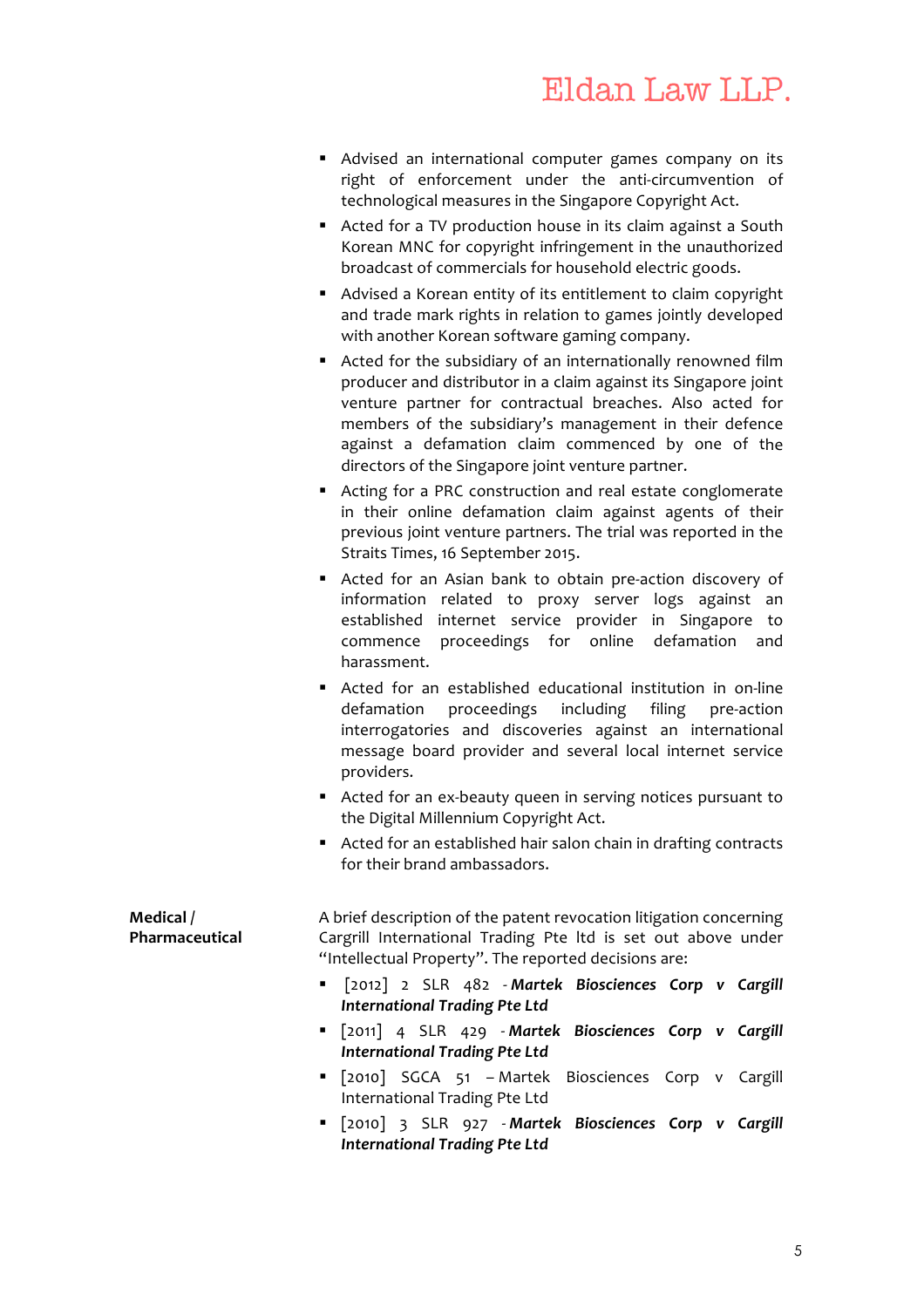- Acting for an Indian generics to defend patent infringement allegations arising out of its drug applications under the Health Products Act.
- Advised an Indian generics pharmaceutical company on the merits of its intended patent revocation claim against competitor and its alleged breaches under the Medicines Act.
- Acted for the chief technology officer in a shareholders' fallout in a start-up for a biomedical device.
- Acted for an online medical appointment booking website against a competitor for trademark infringement and passing off in relation to use of similar/ identical term to generate through Google Adword advertisements that incorporate the said term.
- Acted for a cybermedical company against an American software MNC on alleged breaches of a joint venture agreement.
- § Acted for a medical practitioner in his trademark infringement claim against a government agency for use of confusingly similar name in its online publicity campaigns.
- **Employment** Acted for a boutique IP firm listed on the Australian stock exchange against its competitor concerning a management hire on issues on anticipatory breach of contract, restraint of trade and breach of confidence issues.
	- Acted for one of the world's largest IT company to defend its senior executive hire from a competitor on issues concerning restraint of trade, breach of confidence and tort of interference with contract issues.
	- Acted for 2 ex-employees against an exhibition company listed on the Hong Kong Stock Exchange on issues concerning restraint of business dealing and breach of confidential information.
	- Acting for a social housing investment group based in South America in their proceeding against their Singapore country director and business development director for breach of confidence and restraint of trade obligations. Injunctions were successfully obtained against the ex-directors to restraint them from misusing our clients' trade secrets and confidential information in establishing a competitive business. Additional claims were also filed for breaches of duties of fidelity and fiduciary.
	- Acted for 5 defendants in a High Court suit in relation to, *inter alia*, conspiracy to injure arising out of the ex-employees alleged breaches of fiduciary duties and confidentiality obligations and breaches of confidentiality and restraint of trade clauses.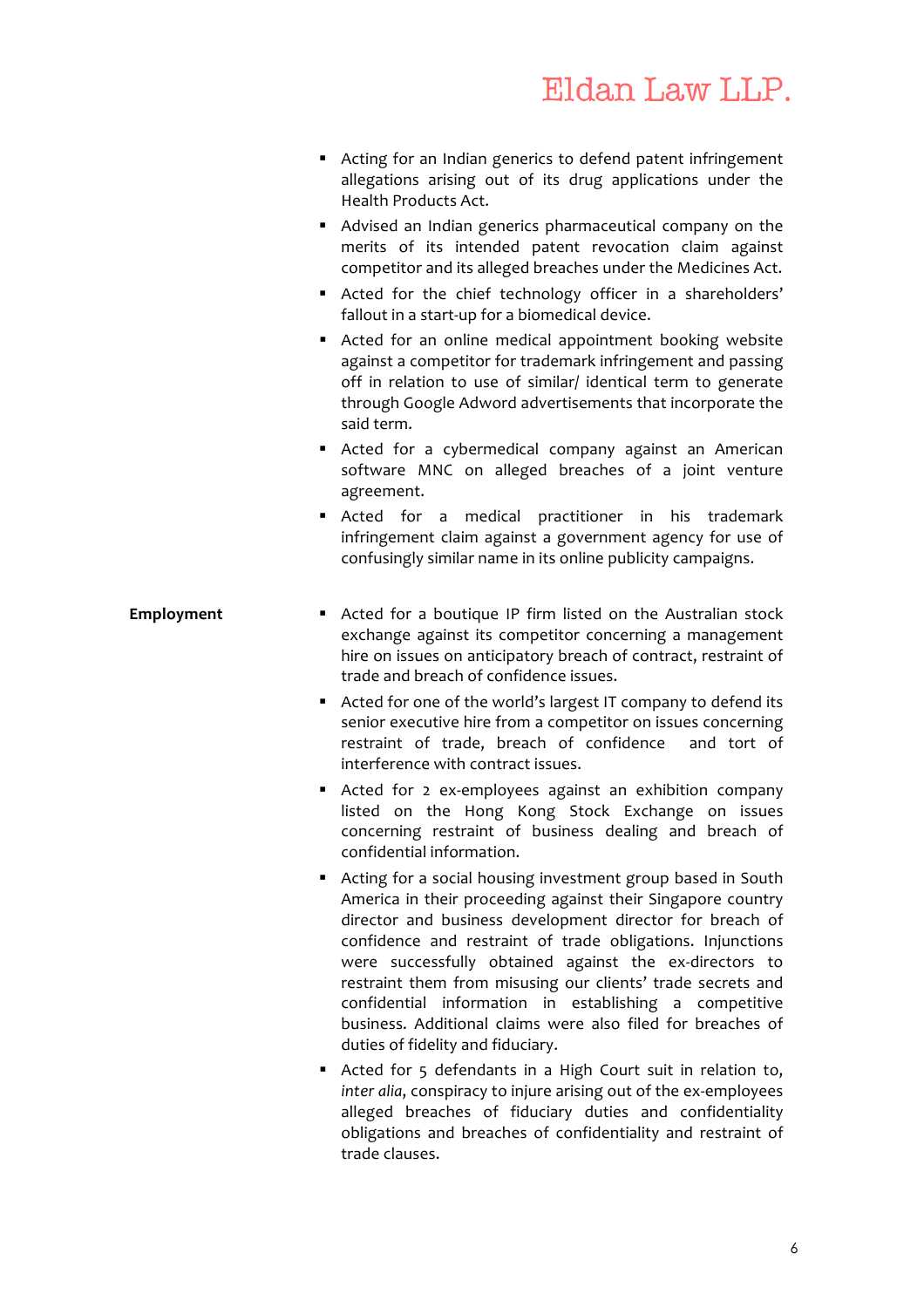- Advised on employment contracts for local TV and regional artistes.
- Reviewed the employment templates for a technology giant.
- § Acted for a veterinary in advising on termination of employment and restraint of trade covenant issues.
- Advised a consultant in his claim against an internationally reputable consultancy on issues related to termination of employment and relocation claims.

## Professional History

| June 2017 – present   | Partner, Eldan Law LLP                             |
|-----------------------|----------------------------------------------------|
| June 2008 – June 2017 | Partner, Rajah & Tann / Rajah & Tann Singapore LLP |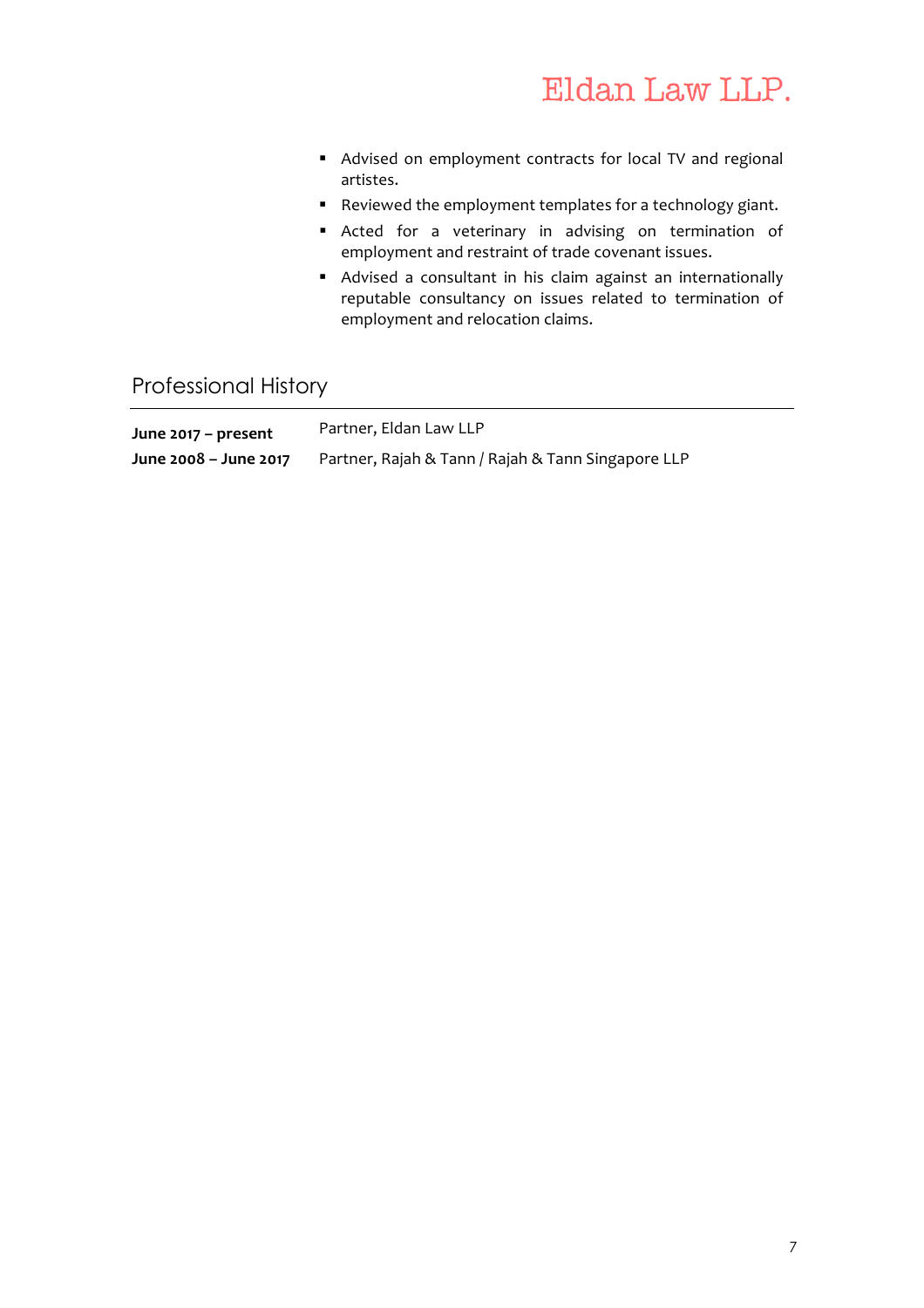## Eldan Law LLP.

Annex A

#### **Contentious**

#### **(A) IP Disputes**

#### Patents Dispute

- Acted as co-counsel together with lead counsel Sundaresh Menon S.C. (the current Chief Justice of Singapore) for a Swiss semiconductor manufacturer against an associated company of a Singapore listed company in a High Court case involving a claim for infringement of patents covering optical and air gun loader modules used in IC chip inspection and packaging machine. The matter was successfully resolved in client's favour through a global settlement. The defendant of the earlier suit thereafter mounted a revocation proceeding against another patent owned by the Swiss manufacturer in 2011. Wendy was instructed to act in the follow up dispute which was resolved amicably between parties.
- Acted for a global computing giant in its revocation proceeding against a plaintiff's patent registered in Singapore, and in defending an infringement allegation related to the said patent in suit. The invention in dispute involves packaging devices used by client and their global operations for the packaging and transportation of computers and laptop devices. Parallel patent revocation proceedings were filed by client's U.S. entity against related parties.
- Acted for two marine equipment suppliers in successfully discharging the Anton Pillar and injunction orders obtained by the plaintiff in an unreported decision (Suit No. 738 of 2011/E, 17 November 2011).
- Acting for the second and third defendants in their revocation proceeding against a German company's twistlock patent registered in Singapore, and in defending an infringement allegation related to the said patent in suit. The invention in dispute involves twistlocks used by shipping companies around the world to secure containers. This case will test for the first time in Singapore the effect of a preamble to the scope of a patent claim. With regard to infringement the case raises the question of whether "*offering to sell*" in Singapore constitutes an act of infringement where the goods offered are eventually sold to jurisdictions outside Singapore.
- Advised client on defences, including of innocent infringement to alleged breaches of a thumbdrive patent in its sale of customized devices to the Singapore government.

#### Trademark & Copyright Dispute

- Advised a subsidiary of one of the world's largest alcoholic beverages company on alleged infringement of geographical indicator and trademark rights raised by proprietor of the "Scotch Whisky" mark.
- Advised for one of the largest property developers in Asia in relation to their rights and potential liabilities where arbitration had been commenced by a casino group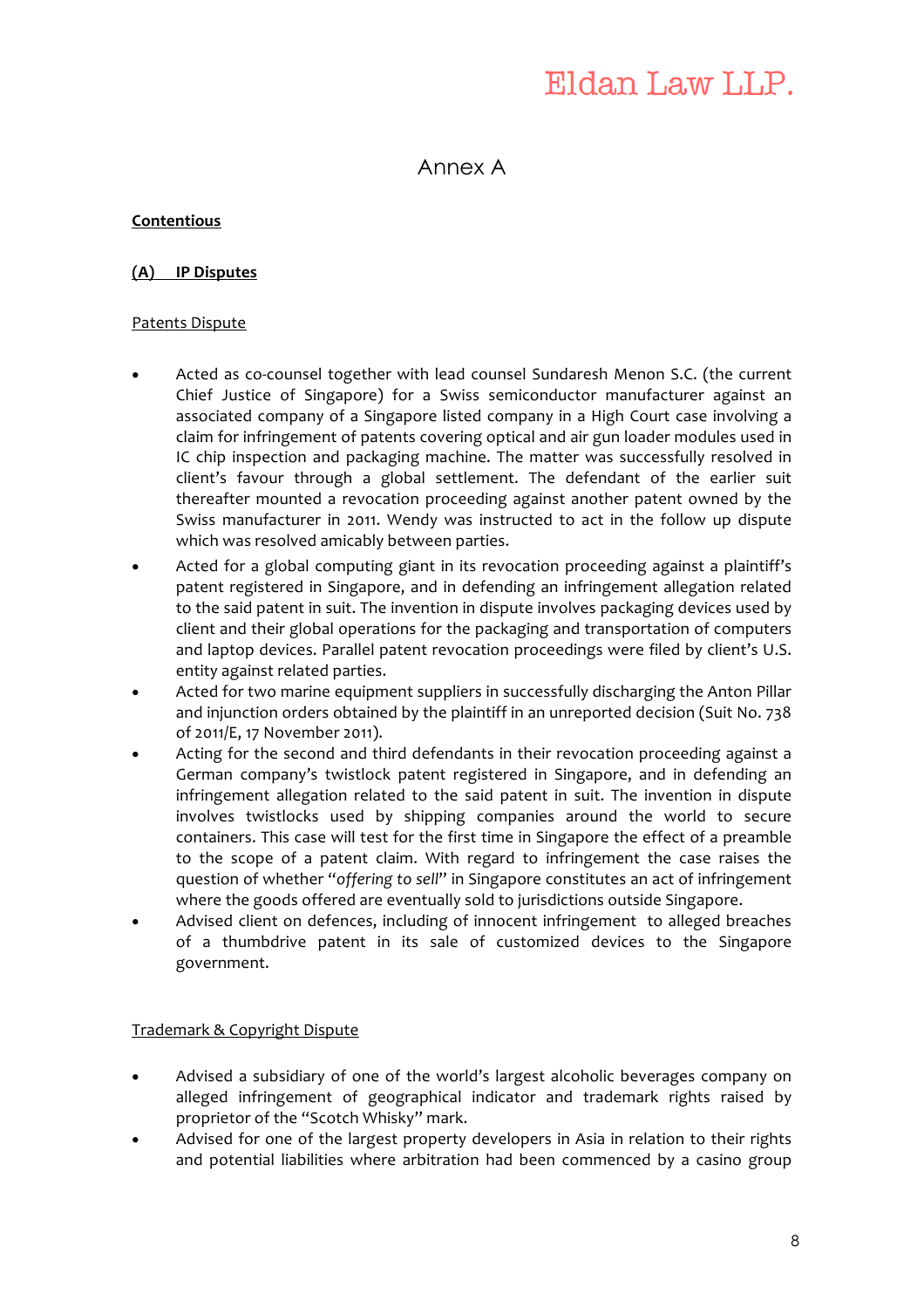against an internationally renowned architect for alleged breaches of contract arising from his use of an alleged similar building design in client's tender of a Chinese government linked project. The matter involves complex issues of cross-border intellectual property law and technical architectural design.

- Advised an international hotel chain, on the merits of its passing off and trademark claim against a Myanmar hotel of its use of a similar mark, including on its online website.
- Acted for a developer of a luxury condominium project in trade mark and passing-off claims against a furniture maker that had misused the name of the condominium project for its designer furniture.
- Advised a Singapore playground equipment distributor of the merits of its passing off and copyright claims against a competitor which had installed counterfeit equipment for HDB and other developers
- Acted for an international louver company against a several defendants for breach of a secrecy agreement in the manufacture of infringing louvers and for tort of conspiracy and inducement of breach of contract.
- Acted for a Singapore company and its directors against claims by an international door hinge manufacturer for alleged trade mark infringements and passing off of door hinges installed in various condominium sites in Singapore.
- Acting for a leading UK sports retailer and its Asian licensee in potential revocation/ invalidation proceedings in respect of an identical trade mark registered by a third party in Singapore, Malaysia, Indonesia, China, Hong Kong and India.
- Acted for a Malaysian based company in its claim against a reputable Singapore company for breach of its confidential information and copyright related to the manufacture of disc cleaning equipment. Related to this proceeding, discovery of documents and inspection of machines had been sought against some of the largest hard disk manufacturers in the world, with presence in Malaysia, Thailand and in the U.S.
- Acted for a major computer games company in the criminal prosecution of trade mark and games software copyright infringement. Procured the successful conviction of an accused who raised a defence of "*borderline IQ*" against charges for infringement trade mark and copyright infringement.
- Acted for an exclusive copyright licensee in the enforcement of karaoke on-demand licence rights against major night clubs and other entertainment clubs and pubs in Singapore. Successfully obtained the dismissal of an application filed by 5 major club owners alleging that they had the *locus standi* to challenge applications for search warrants filed the exclusive licensee.
- Acted for a private school in defending against a claim for breach of confidentiality and copyright related to computer source codes and data allegedly belonging to a competing school.
- Acted for an Asian chain of seafood restaurants and their director against a competitor in its claim for breach of court injunctions concerning use of secret recipes and similar/ identical serving pans, slogans and phrases.
- Acted for the exclusive trade mark licensee of a reputable brand of Chinese cordyceps in criminal prosecutions and trademark revocation and invalidation proceedings filed by an infringer in the Singapore High Court and Court of Appeal.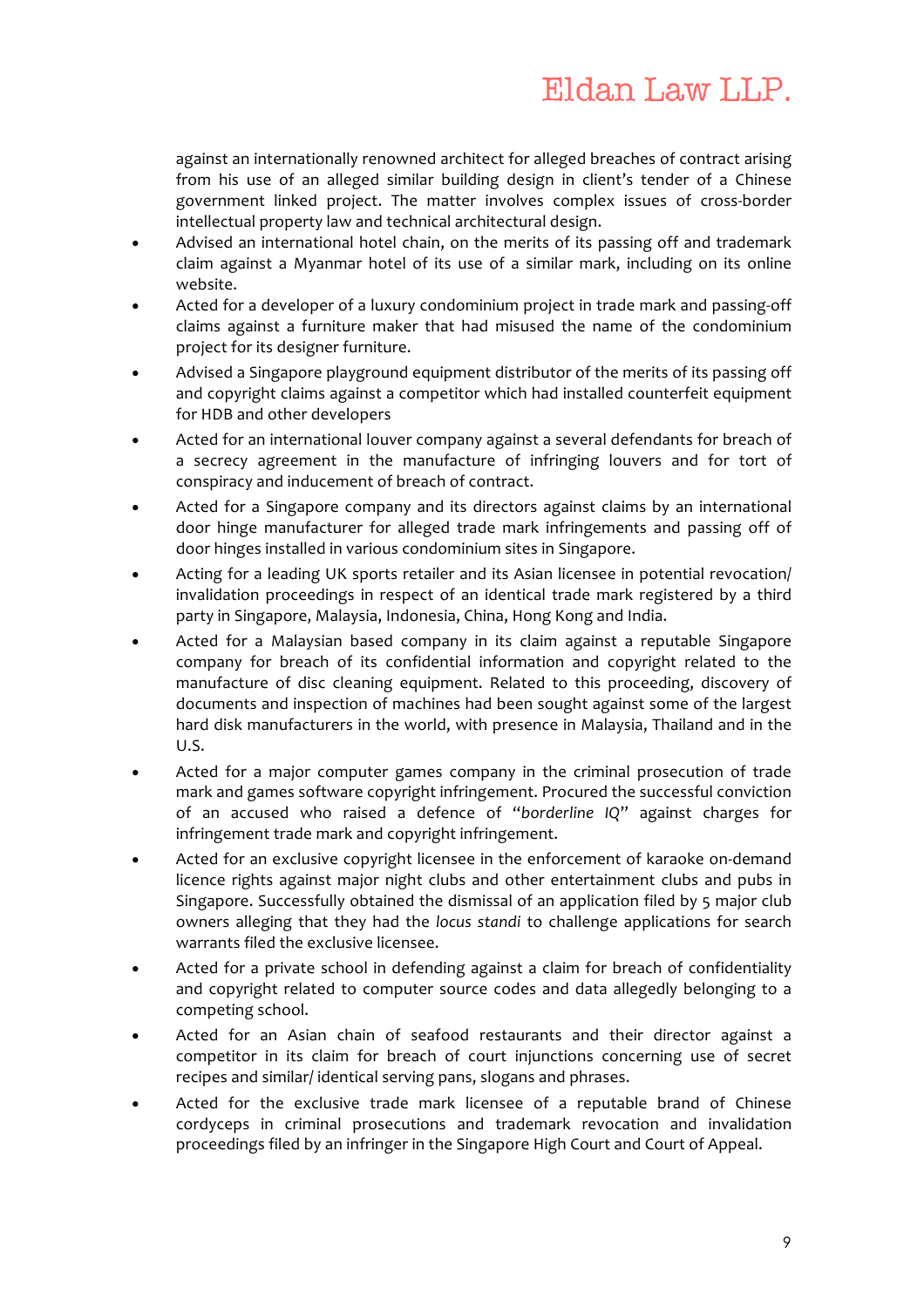- Acted for a high-end gourmet meat retailer in its claim against its ex-shareholders and directors for breach of fiduciary duties and tort of conspiracy in setting up a competing business.
- Advised a famous Chinese chain restaurant on potential passing-off claims against a restaurant which had used a similar mark for its food business.
- Acted for an international recording company in a defamation proceeding commenced by an established record distributor in Singapore with a counterclaim based on copyright infringement of our clients' televised advertisement and CD compilations.
- Advised a private institution on its rights disputed by the estate of a late famous artist over works which were donated to the institution.
- Acted for a renowned geomancer against a temple association in Singapore to enforce the copyright in his authored work.
- Acted for a cigarette importer for importation of alleged counterfeit cigarettes through Cambodia and Malaysia.
- Acted for a garment manufacturer in relation to a global zipper manufacturer's claim for misuse of counterfeit zippers.

#### **(B) Non-IP Disputes**

- Acting for a reputable Australian restaurant in a claim for *inter alia* misrepresentation, breach of collateral agreement and proprietary estoppel concerning a lease for use of a waterfront promenade within a prestigious entertainment/ shopping complex in Singapore.
- Acted for client in a cross-border dispute over Indonesian properties and hotel claims worth an estimated US\$ 8 million.
- Acted for clients in an appeal against trial judge's decision in relation to the Oilpods Ponzi scheme which had defrauded over 2,000 investors who had invested about US\$46 million worth of working interest in the Colorado-based Powder River Petroleum.
- Acted for a plaintiff in a complex divorce proceedings involving assets of about S\$45million in value. Successfully obtained numerous injunctions, including worldwide mareva injunction against the defendant's assets, some breaches of which had also led to contempt proceedings commenced on client's behalf.
- Acted in an arbitration involving an international group of companies and an Indonesian GLC, on issues of mismanagement and breach of directors' duties, for claims in excess of S\$60 million.
- Acted for a reputable group of companies, in a claim for over S\$48 million of monies and assets in bank accounts in Singapore, London and Hong Kong, founded on breach of trust, tracing and other equitable remedies.
- Acted for a plaintiff in a complex divorce proceedings involving assets estimated to be worth over S\$200 million.
- Acted for the eldest son of a reputable family in Singapore in 7 out of the 16 Suits involving himself, various members of the family and/or various subsidiaries in